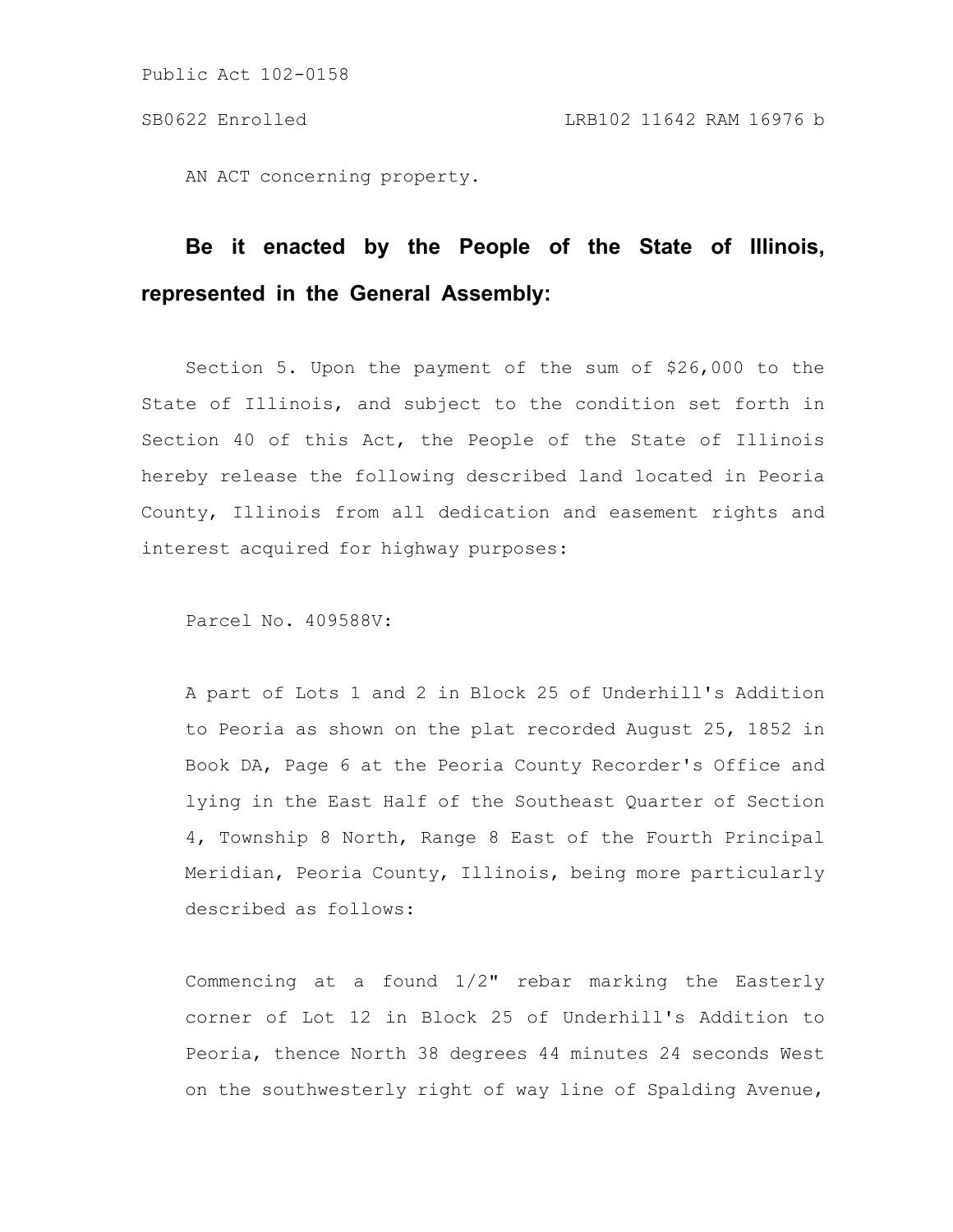289.99 feet to a found 5/8" rebar with a Coombe IPLS 2730 cap marking the Point of Beginning;

From the Point of Beginning; thence South 50 degrees 30 minutes 38 seconds West on the existing southeasterly right of way line, 81.03 feet to a found drill hole on the northeasterly right of way and access control line of F.A.I. Route 74; thence North 38 degrees 44 minutes 24 seconds West on the proposed right of way line, 69.97 feet to a set 5/8" iron pin with cap on the existing southeasterly right of way and access control line of Monroe Street; thence North 50 degrees 32 seconds 49 minutes East on said southeasterly right of way and access control line, 81.03 feet to a found 5/8" rebar with a Coombe ILPS 2730 cap marking the northerly corner of Lot 1 in Block 25 of Underhill's Addition to Peoria, said rebar also being on the southwesterly existing right of way and access control line of Spaulding Avenue; thence South 38 degrees 44 minutes 24 seconds East on said Spaulding Avenue, 69.91 feet to the Point of Beginning.

The said tract of land contains 5,666 square feet, more or less, or 0.130 acres, more or less.

Access will not be allowed to FAI 9 (I-74), Monroe Street, nor Spalding Avenue.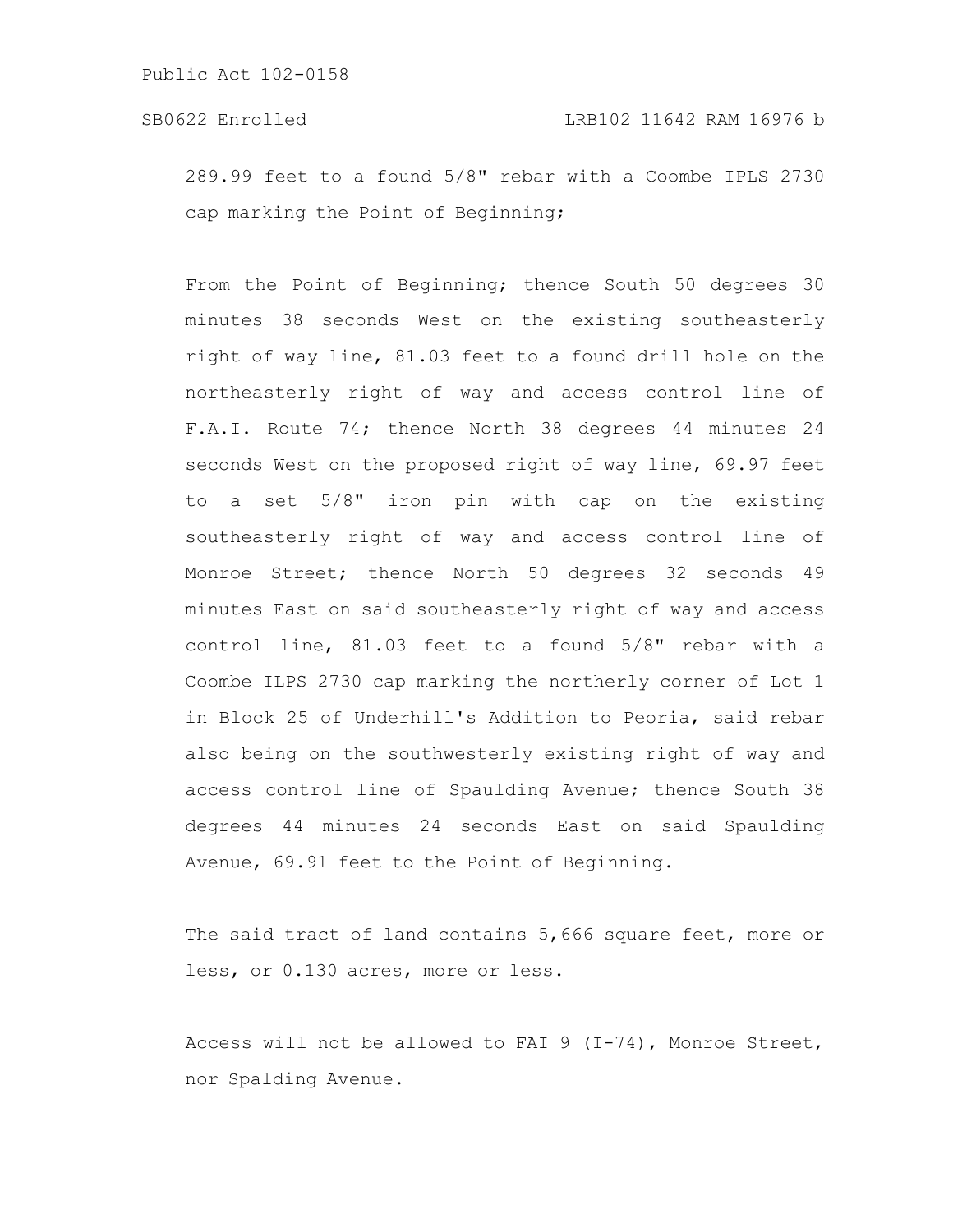The said Real Estate being also shown by the plat hereto attached and made a part hereof.

Section 10. Upon the payment of the sum of \$8,650 to the State of Illinois, and subject to the condition set forth in Section 40 of this Act, the People of the State of Illinois hereby release and restore any rights or easements of access, crossing, light, air, and view from, to and over the following described line, subject to permit requirements of the Department of Transportation:

Parcel No. 800XD71:

A line in the East Half of the Southeast Quarter of the Southeast Quarter of Section 33, Township 5 North, Range 4 West of the Third Principal Meridian in Bond County, Illinois, described as follows:

Commencing at the southeast corner of said Section 33; thence on an assumed bearing of North 01 degree 04 minutes 44 seconds West on the east line of said Section 33, a distance of 88.59 feet to the north right of way line of FAP Route 12 (US Route 40) according to the Dedication of Right of Way for Public Road Purposes to the State of Illinois recorded December 9, 1937 in Easement Record No.3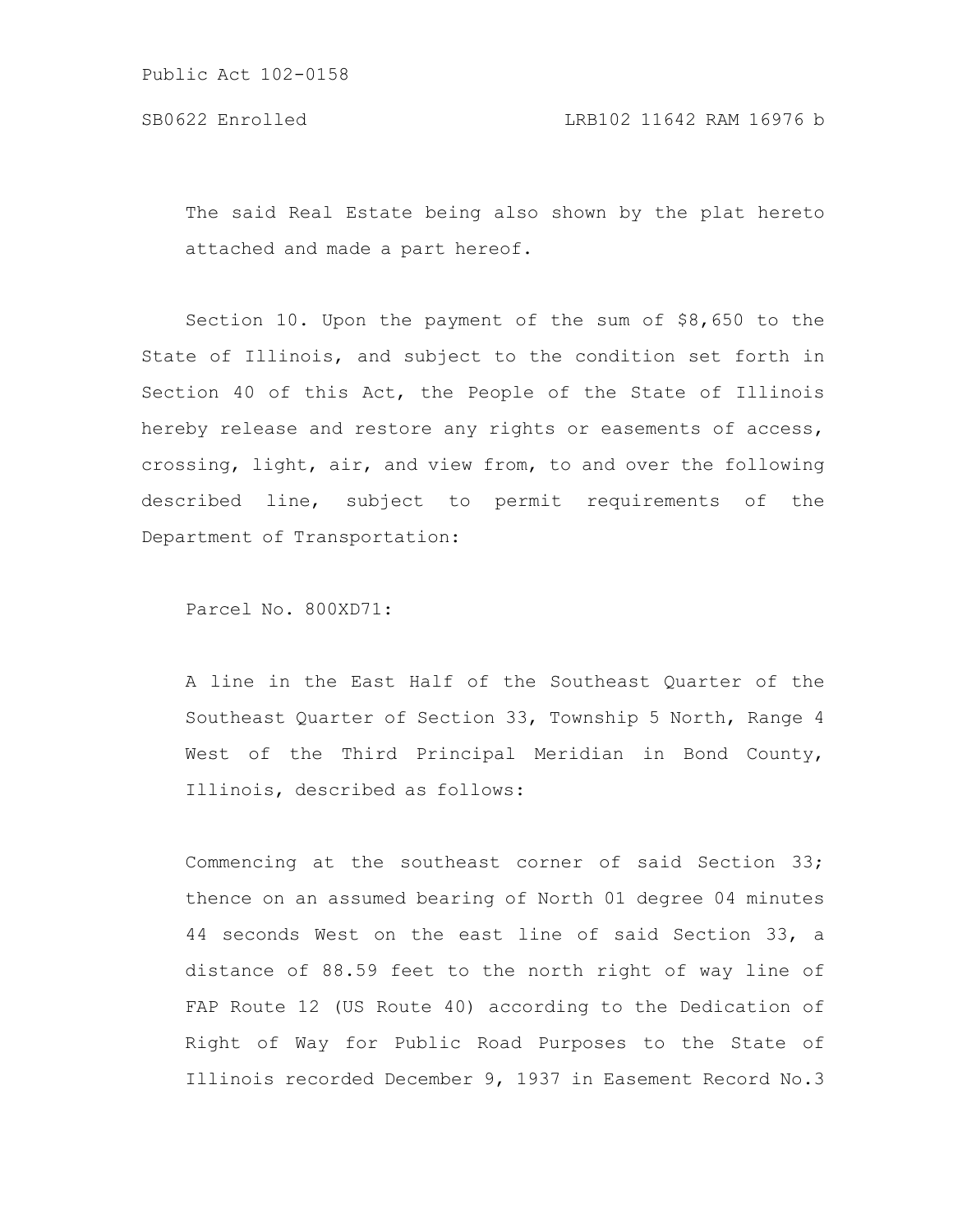## SB0622 Enrolled LRB102 11642 RAM 16976 b

on Page 435; thence North 88 degrees 10 minutes 22 seconds West on said north right of way line, 99.58 feet to the southeast corner of the tract of land described as Tract #3 in the Warranty Deed to Victor J. Munie and Karen K. Munie recorded May 3, 2011 in Book GR 936 on Page 257, said corner being the Point of Beginning of the Release of Access Control.

From said Point of Beginning; thence continuing North 88 degrees 10 minutes 22 seconds West on said north right of way line, 494.57 feet to the southwest corner of the tract of land described as Tract #2 in said Warranty Deed to Victor J. Munie and Karen K. Munie and being the Point of Terminus of the Release of Access Control.

Said Parcel 800XD71 consists of a line that is 494.57 linear feet, more or less.

Section 15. Upon the payment of the sum of \$8,350 to the State of Illinois, and subject to the condition set forth in Section 40 of this Act, the People of the State of Illinois hereby release and restore any rights or easements of access, crossing, light, air, and view from, to and over the following described line, subject to permit requirements of the Department of Transportation: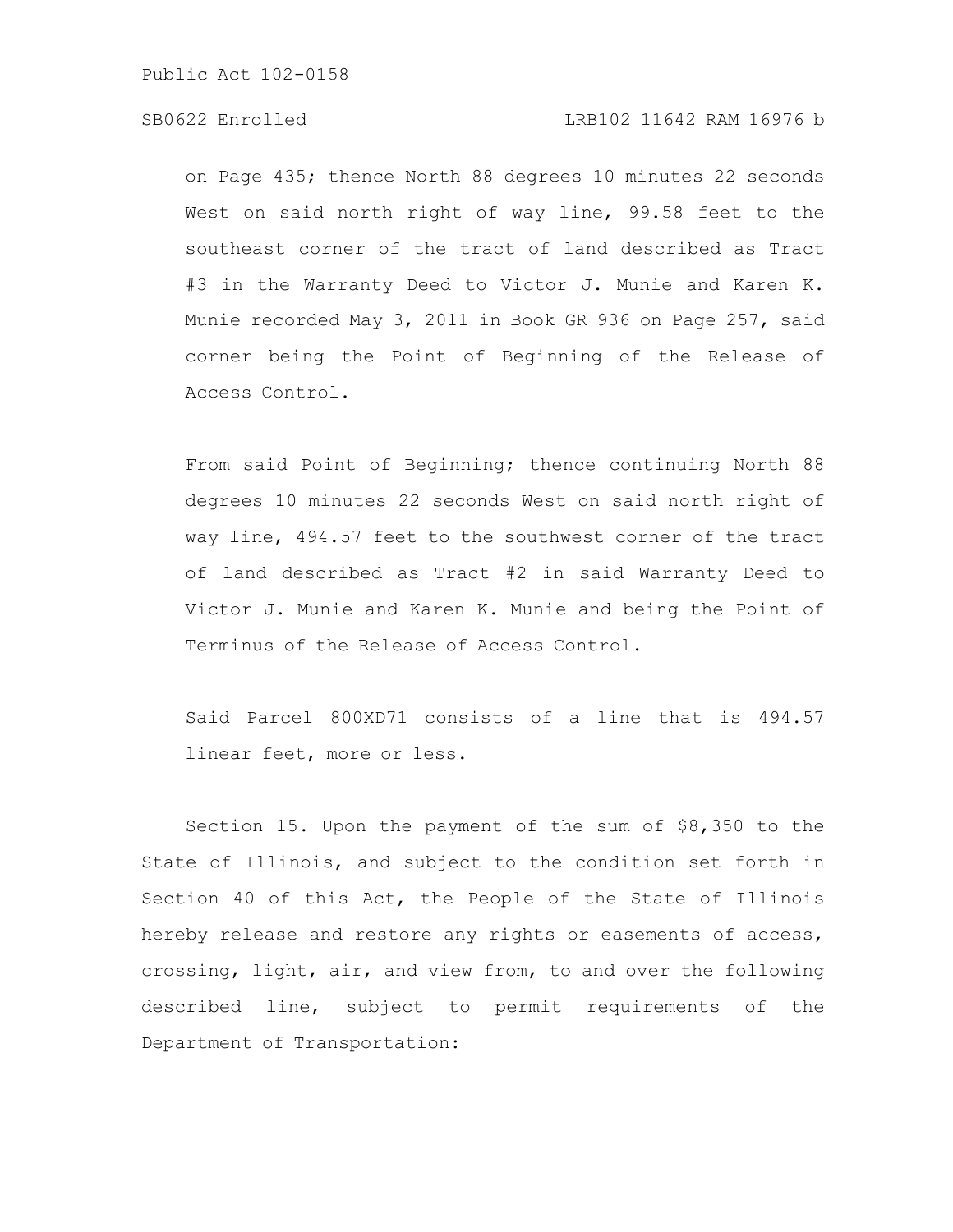SB0622 Enrolled LRB102 11642 RAM 16976 b

Parcel No. 800XD69:

A line in Lots 41, 42, and 49 of Prairie DuPont Commonfields, reference being had to the plat thereof recorded in Plat Book "E" on Page 29, all situated in Township 1 North, Range 10 West of the Third Principal Meridian, St. Clair County, Illinois, described as follows:

Commencing at a 5/8 inch iron rod at an angle point in the existing easterly right of way line of Interstate 255 (formerly FAI 270) and Relocated Illinois Route 3 described within Parcel No. 8A04066 – Tract A in the Order filed in the Circuit Court for the Twentieth Judicial Circuit of Illinois, St. Clair County, on March 28, 1979 as Case No. 78-ED-21, said angle point being 360 feet easterly of Station 261+00 on the centerline of said Relocated Route 3 shown on the Centerline Survey Map recorded October 12, 1972 in Plat Book 64, Page 137; thence southwesterly on said easterly right of way line, the following four (4) courses and distances: 1) South 33 degrees 28 minutes 50 seconds West, 138.48 feet; 2) thence South 47 degrees 10 minutes 11 seconds West, 296.38 feet; 3) thence South 47 degrees 49 minutes 27 seconds West, 506.38 feet; 4) thence South 64 degrees 03 minutes 50 seconds West, 58.42 feet to a point 162.37 feet south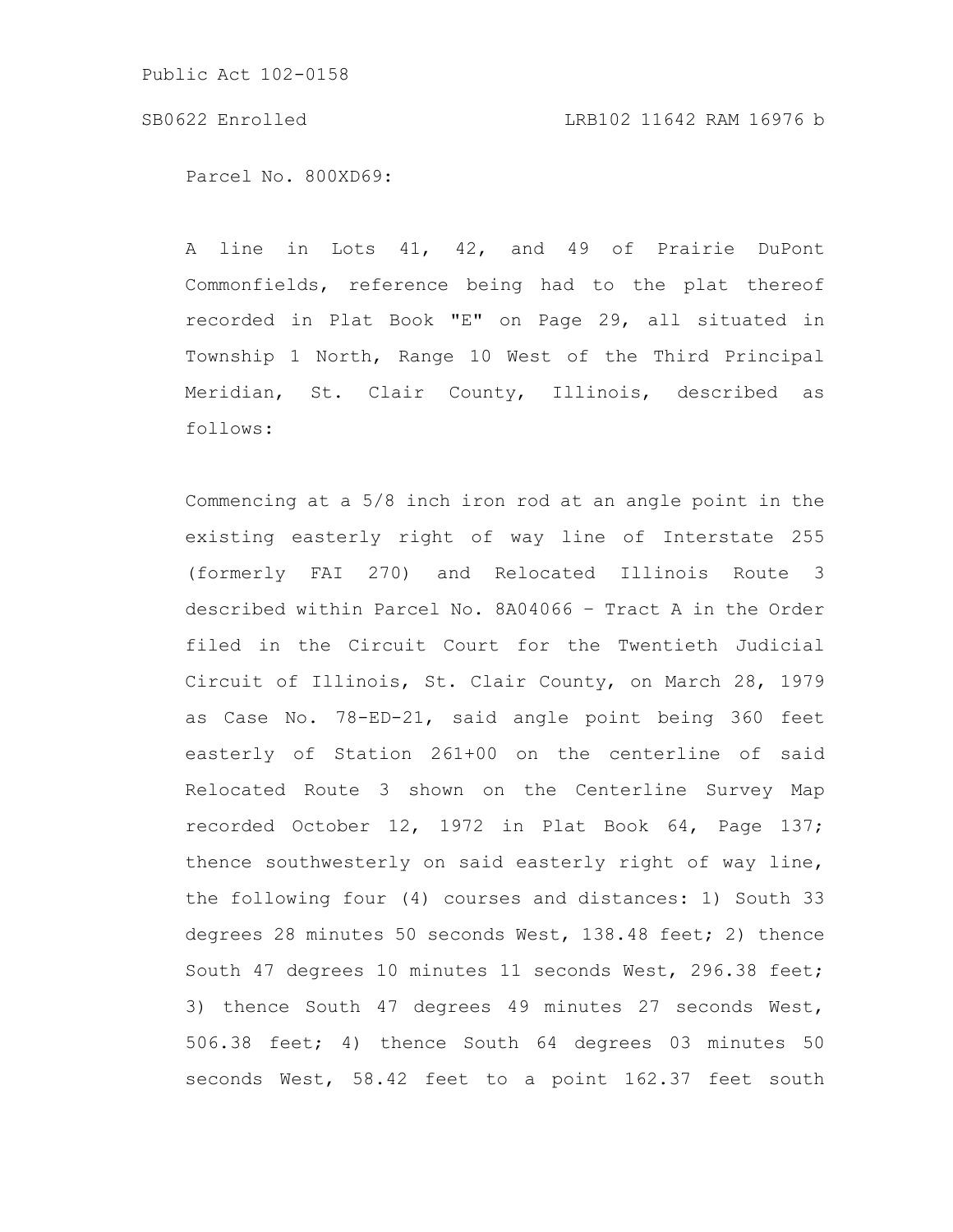## SB0622 Enrolled LRB102 11642 RAM 16976 b

easterly of Station 269+00 on said centerline, being the Point of Beginning of the Release of Access Control. From said Point of Beginning; thence continuing southwesterly on said right of way line the following two (2) courses and distances: 1) South 64 degrees 03 minutes 50 seconds West, 494.15 feet; 2) thence South 39 degrees 01 minutes 20 seconds West, 739.82 feet to the Point of Terminus of the Release of Access Control.

Said Parcel 800XD69 consists of a line that is 1,233.97 linear feet, more or less.

Restricted access to Interstate 255 remains in place.

Access southeasterly of relocated IL Route 3 will be allowed from STA. 282+00.00 to STA. 269+00.00.

Section 20. Upon the payment of the sum of \$8,233.33 to the State of Illinois, and subject to the condition set forth in Section 40 of this Act, the People of the State of Illinois hereby release the following described land located in Grundy County, Illinois from all dedication and easement rights and interest acquired for highway purposes:

Parcel No. 3LR0134: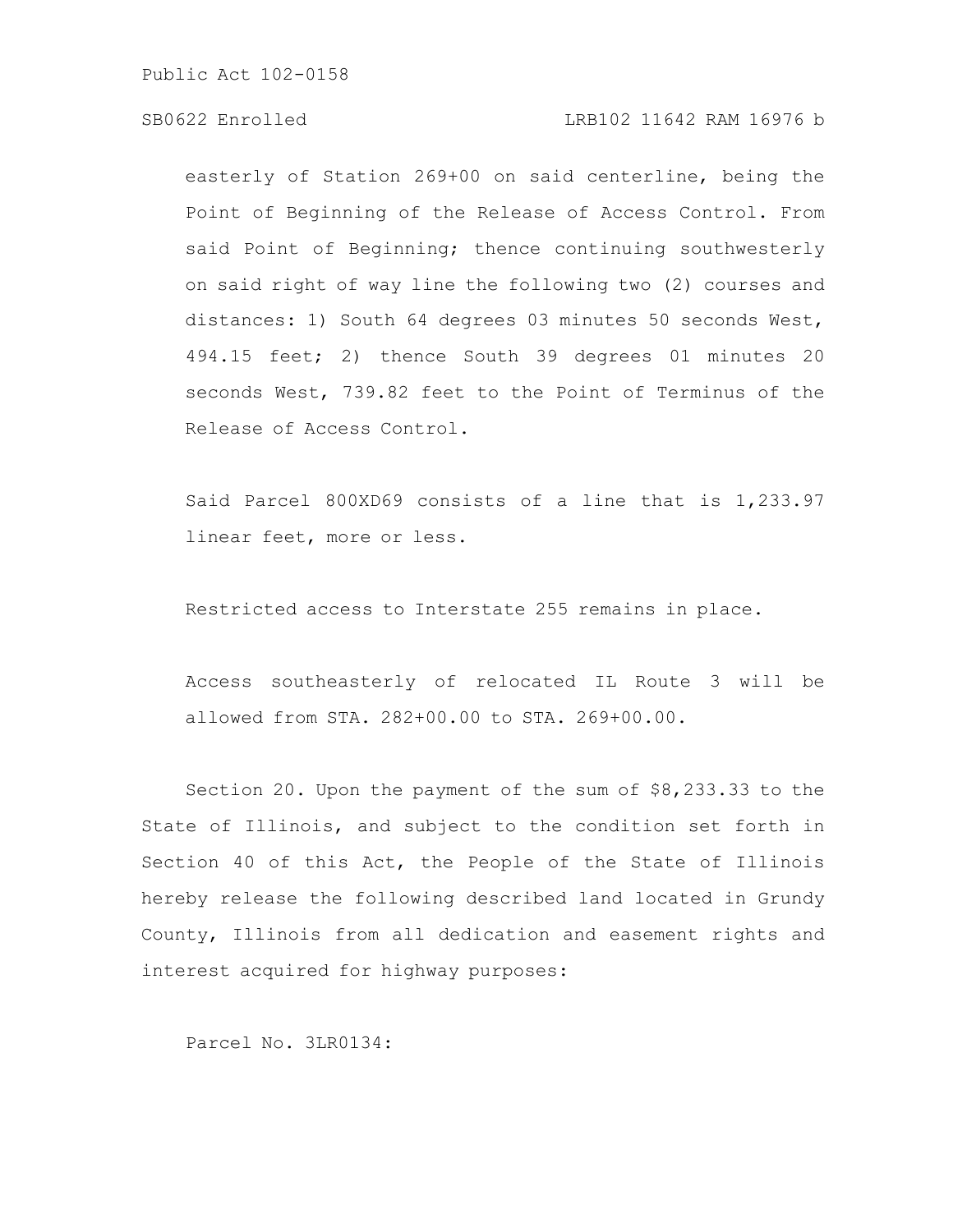## SB0622 Enrolled LRB102 11642 RAM 16976 b

That part of the Right-of-Way of Illinois Route 53 / 129 (F. A. Route 77) dedicated December 7, 1938, recorded in Deed Record 173, page 74 as Document Number 112125, being part of the Northwest Quarter of Section 9, Township 31 North, Range 8 East of the Third Principal Meridian, Grundy County, Illinois, with bearings referenced to the Illinois State Plane Coordinate System, East Zone, NAD 83 (2011 Adjustment) further described as follows:

Commencing at the northwest corner of said Northwest Quarter; thence South 01 degrees 49 minutes 59 seconds East, 262.00 feet, along the West line of said Northwest Quarter to the westerly extension of the North line of the parcels described in Document 548811; thence North 87 degrees 41 minutes 03 seconds East, 617.45 feet, along said westerly extension and North line, to the northeast corner of Parcel 2 as described in Document 548811, said corner being on the westerly Right-of-Way line of Illinois Route 53 / 129 as monumented and the point of beginning; thence continuing North 87 degrees 41 minutes 03 seconds East, 44.67 feet, to a line 42 feet normally distant East of said westerly Right-of-Way line; thence South 17 degrees 36 minutes 21 seconds West, 1099.53 feet, parallel with said Right-of-Way line, to the easterly extension of the South line of said Parcel 2; thence South 87 degrees 49 minutes 54 seconds West, 44.63 feet, along said easterly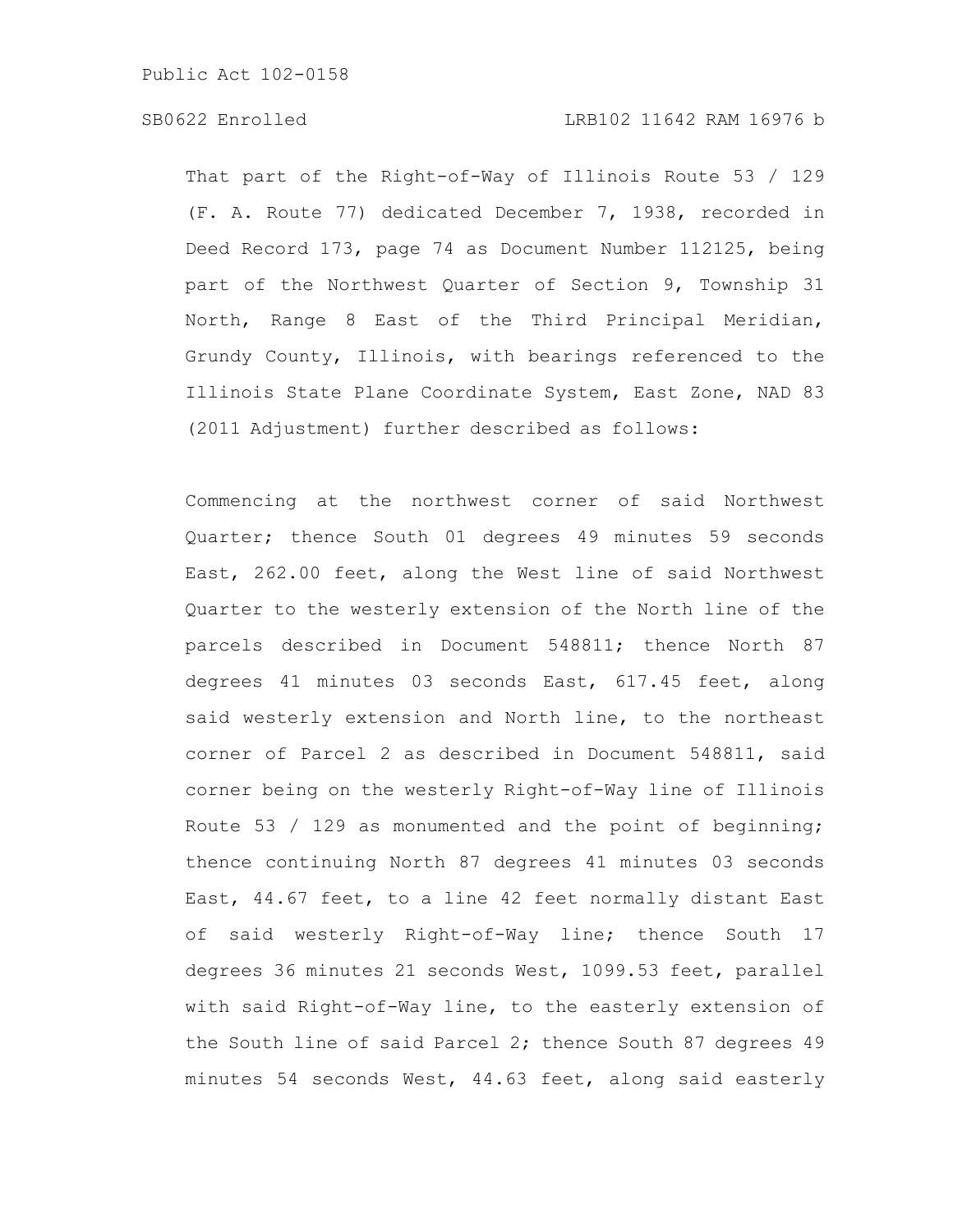## SB0622 Enrolled LRB102 11642 RAM 16976 b

extension, to the southeast corner of said Parcel 2; thence North 17 degrees 36 minutes 21 seconds East, 1099.41 feet, along the easterly line of said Parcel 2, being also the westerly Right-of-Way line of Illinois Route 53 / 129, to the point of beginning, containing 1.060 acres more or less.

Section 25. Upon the payment of the sum of \$5,000 to the State of Illinois, and subject to the condition set forth in Section 40 of this Act, the People of the State of Illinois hereby release and restore any rights or easements of access, crossing, light, air, and view from, to and over the following described line, subject to permit requirements of the Department of Transportation:

Parcel No. 2DRIX90:

A part of the East Half of the Northwest Quarter of Section 22, Township 17 North, Range 1 West of the Fourth Principal Meridian, Rock Island County, State of Illinois, described as follows:

Commencing at a nail in a hedge post at the center of said Section 22; thence North 1 degree 12 minutes 33 seconds East, 1074.80 feet (Bearings and grid distances are referenced to the Illinois State Plane Coordinate System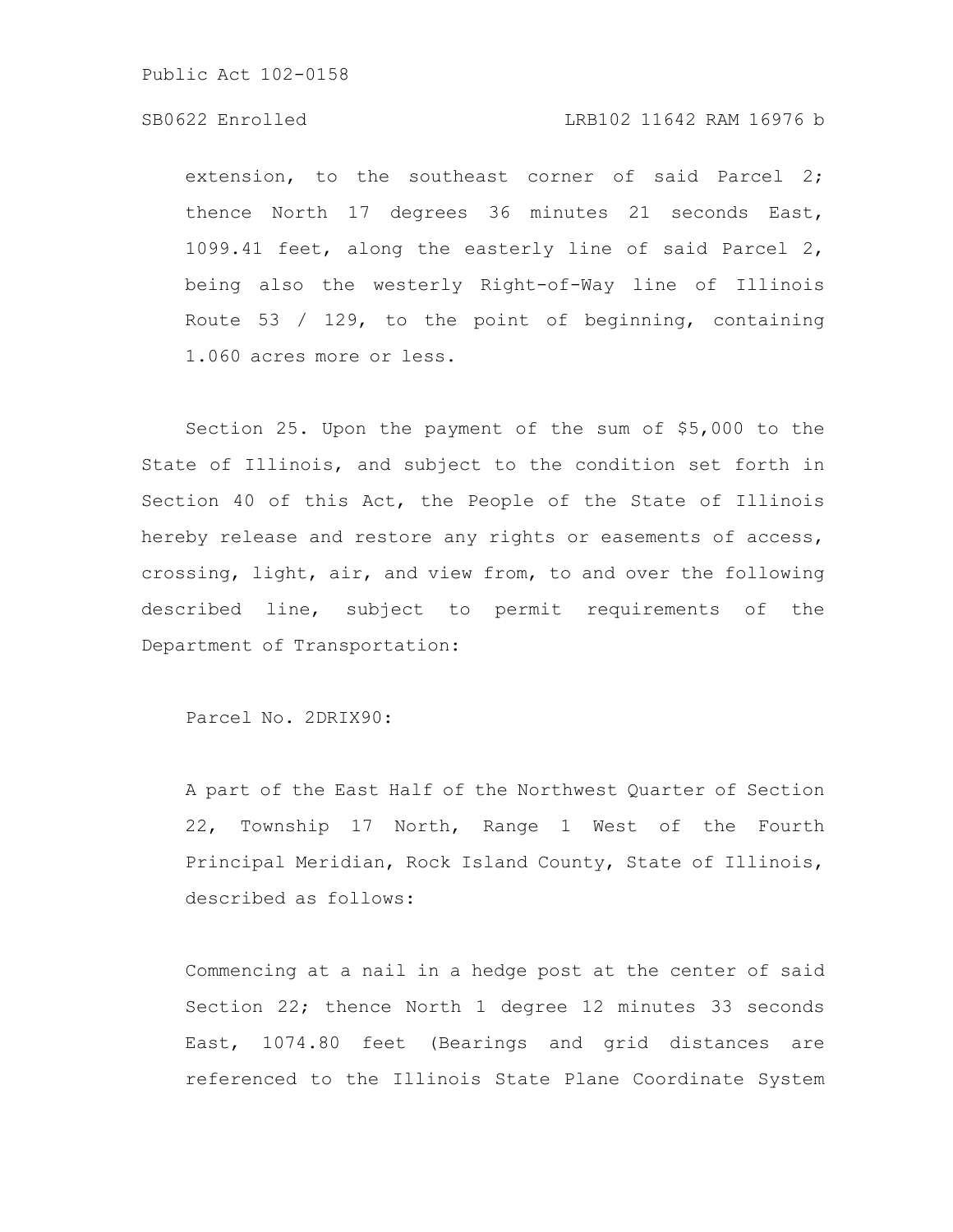# SB0622 Enrolled LRB102 11642 RAM 16976 b

West Zone Datum of 1983(2011)) on the east line of said Northwest Quarter, to the survey line of a public highway designated FA Route 138 (US 6); thence North 88 degrees 40 minutes 45 seconds West, 1308.34 feet on said survey line, to the northerly extension of the easterly right of way line of a public highway designated SBI Route 80 (US 150); thence South 1 degree 19 minutes 15 seconds West, 118.63 feet on the northerly extension of said easterly right of way line, to the southerly right of way line and beginning of the access control line of said FA Route 138 (US 6) and the Point of Beginning.

From the Point of Beginning thence North 64 degrees 25 minutes 33 seconds East, 97.94 feet on said southerly right of way and access control line; thence South 85 degrees 52 minutes 55 seconds East, 116.14 feet on said southerly right of way and access control line; thence South 88 degrees 40 minutes 45 seconds East, 734.00 feet on said southerly right of way and access control line, to the end of the access control line and there terminating.

The above described parcel of land is designated 2DRIX90 on the plat attached hereto and made a part hereof.

Section 30. Upon the payment of the sum of \$2,800 to the State of Illinois, and subject to the condition set forth in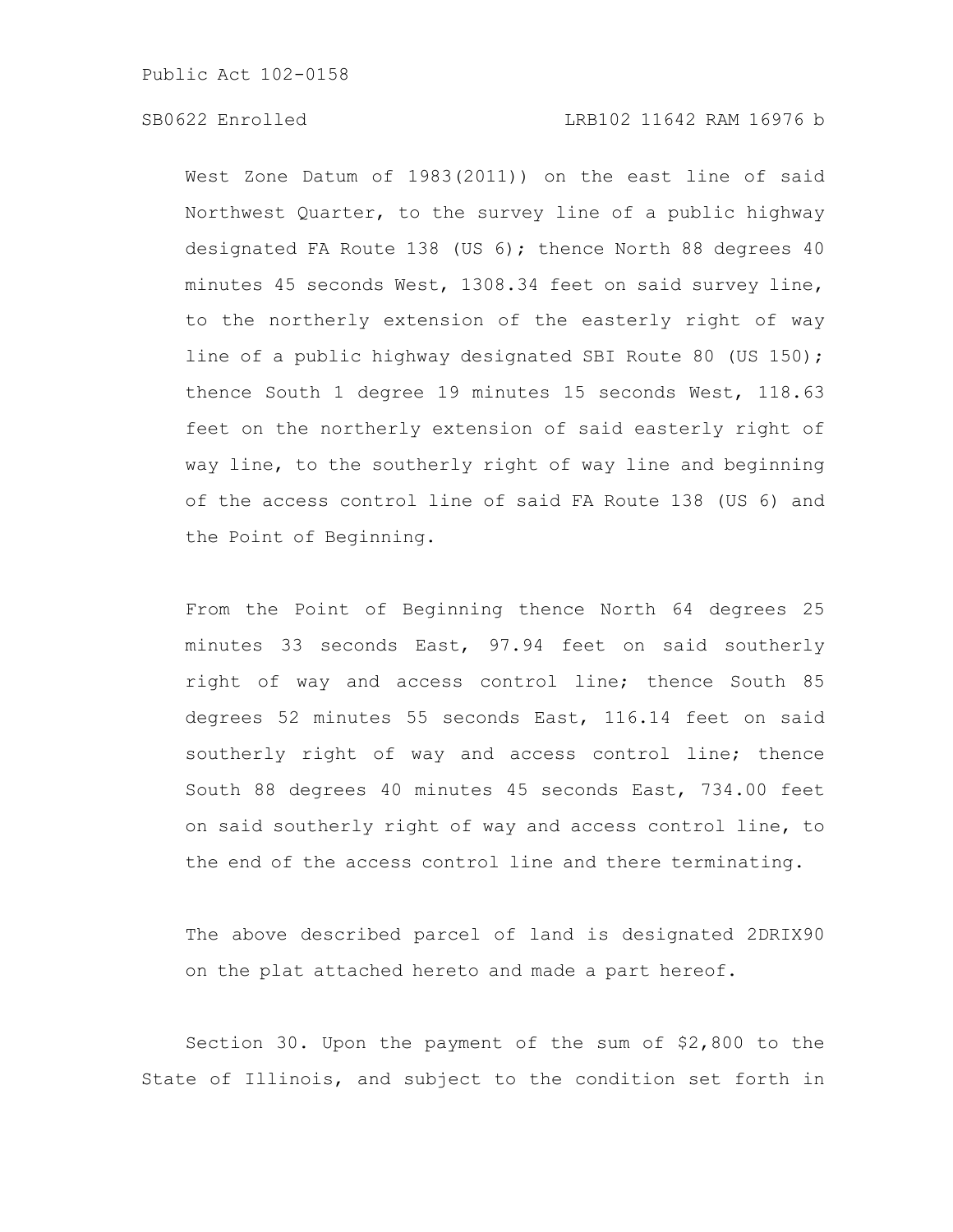## SB0622 Enrolled LRB102 11642 RAM 16976 b

Section 40 of this Act, the People of the State of Illinois hereby release the following described land located in Kankakee County, Illinois from all dedication and easement rights and interest acquired for highway purposes:

Parcel No. 3LR0135:

All that part of S.B.I. Route 17 used for road way purposes being part of Section 33, Township 31 North, Range 13 East of the Third Principal Meridian and part of Section 4, Township 30 North, Range 12 West of the Second Principal Meridian lying east of the east line of Royal Acres Subdivision and the northerly extension of said east line; west of the west right-of-way line of Illinois Route 1, Kankakee County, Illinois further described by the following three tracts:

Tract 1

A parcel of land being part of the original right-of-way of S.B.I. Route 17, the location of which was re-established from 1919 and 1948 field notes together with the 1920 construction plans for S.B.I. Route 17, being part of the Southeast Quarter of Section 33, Township 31 North, Range 13 East of the Third Principal Meridian, Kankakee County, Illinois further described as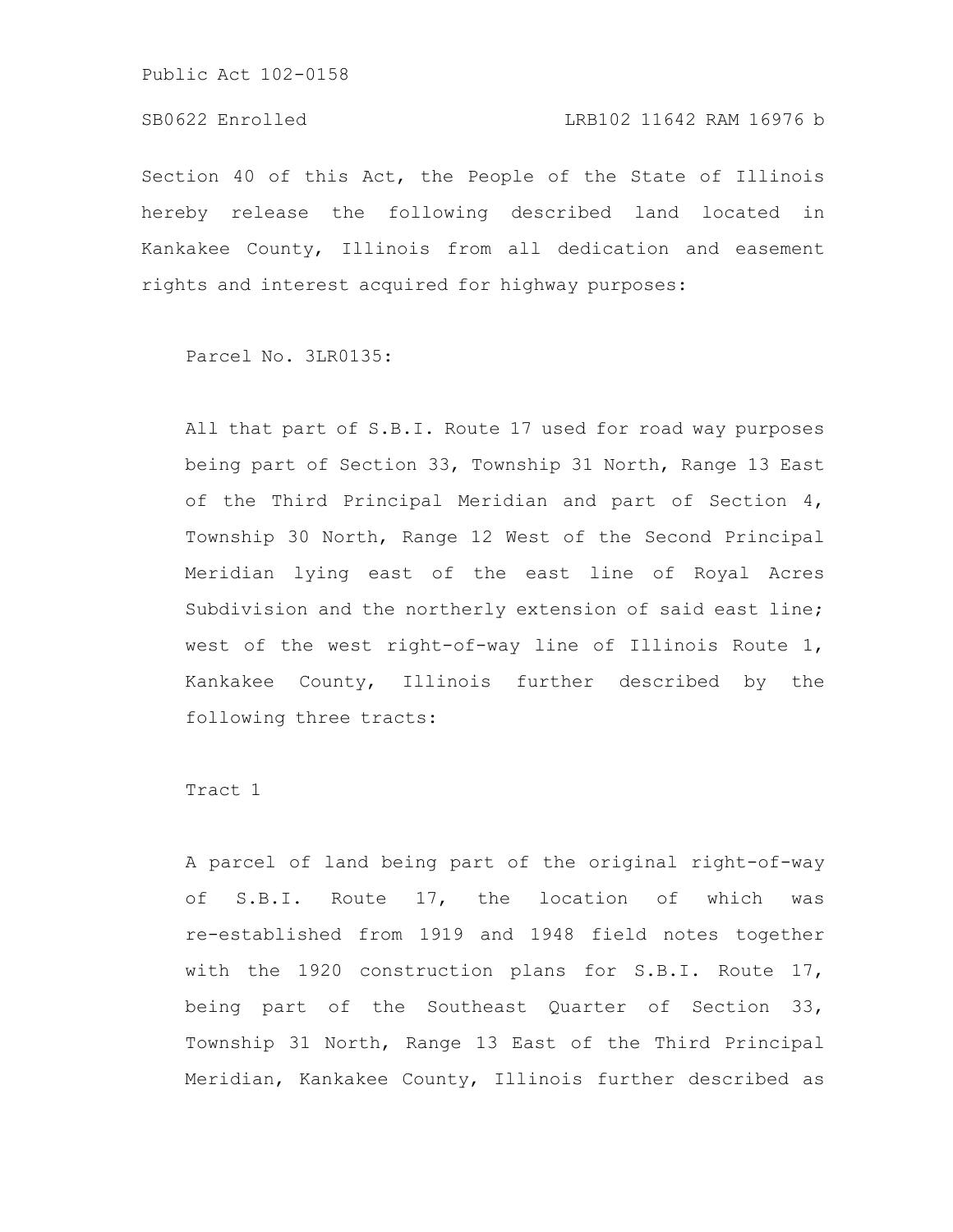follows:

Commencing at the intersection of the south line of the Southeast Quarter of said Section 33 with the east line of Royal Acres Subdivision, recorded December 17, 1947 as document no. 373689 (found one-half inch rebar 0.6 feet south); thence North 01 degree 02 minutes 05 seconds West, along the northerly extension of said east line, 60.00 feet to a line 60 feet normally distant north of the south line of said Section 33; thence North 89 degrees 00 minutes 44 seconds East, parallel with said south line, 114.79 feet to the Point of Beginning; thence northeasterly 118.93 feet along a curve concave to the northwest having a radius of 170.90 feet and a chord which bears North 47 degrees 43 minutes 20 seconds East 116.55 feet terminating at the southwest corner of right- of-way acquired for Illinois Route 1 by Warranty Deed recorded as Document no. 67-1840; thence South 00 degrees 58 minutes 26 seconds East, along the west right-of-way line of Illinois Route 1 as monumented and occupied, said west right-of-way line being a straight line between the southwest corner of right- of-way acquired by Warranty Deed recorded as Document no. 67-1840 and the northwest corner of right-of-way acquired by Warranty Deed recorded as Document no. 91-08396, a distance of 76.90 feet to said line 60 feet normally distant north of the south line of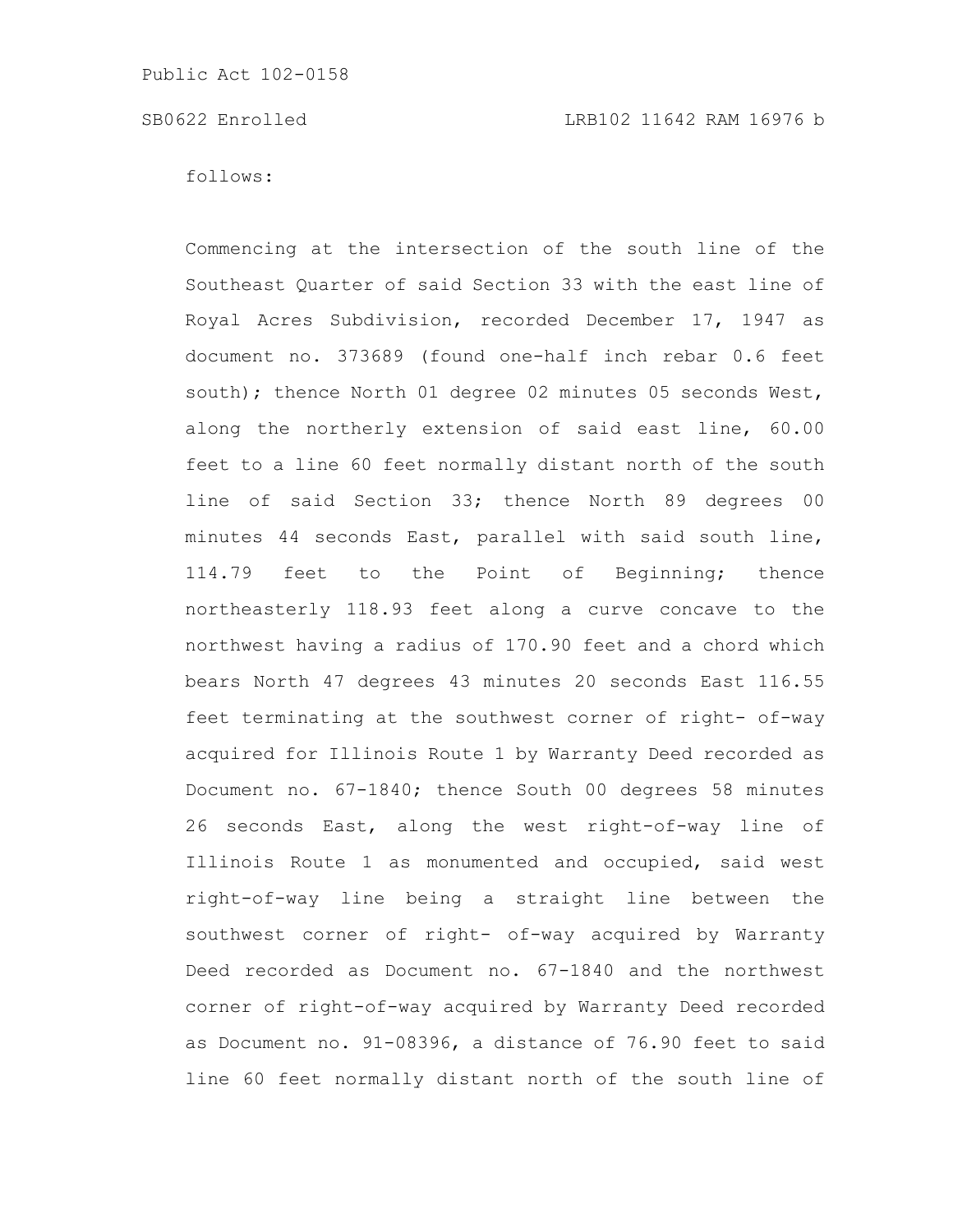## SB0622 Enrolled LRB102 11642 RAM 16976 b

said Section 33; thence South 89 degrees 00 minutes 44 seconds West, parallel with the south line of said Section 33, a distance of 87.55 feet to the Point of Beginning, containing 0.059 acres, more or less.

Tract 2

A parcel of land being part of the original right-of way of S.B.I. Route 17 dedicated and described in Miscellaneous Record no. 299, page 112, recorded September 17, 1920, being part of the Southeast Quarter of Section 33, Township 31 North, Range 13 East of the Third Principal Meridian, Kankakee County, Illinois, further described as follows:

Beginning at the intersection of the south line of the Southeast Quarter of said Section 33 with the east line of Royal Acres Subdivision, recorded December 17, 1947 as Document no. 373689 (found one-half inch rebar 0.6 feet south); thence North 01 degree 02 minutes 05 seconds West, along the northerly extension of said east line, 60.00 feet to a line 60 feet normally distant north of the south line of said Section 33; thence North 89 degrees 00 minutes 44 seconds East, parallel with said south line, 202.34 feet to the west right-of way line of Illinois Route 1 as monumented and occupied, said west right-of way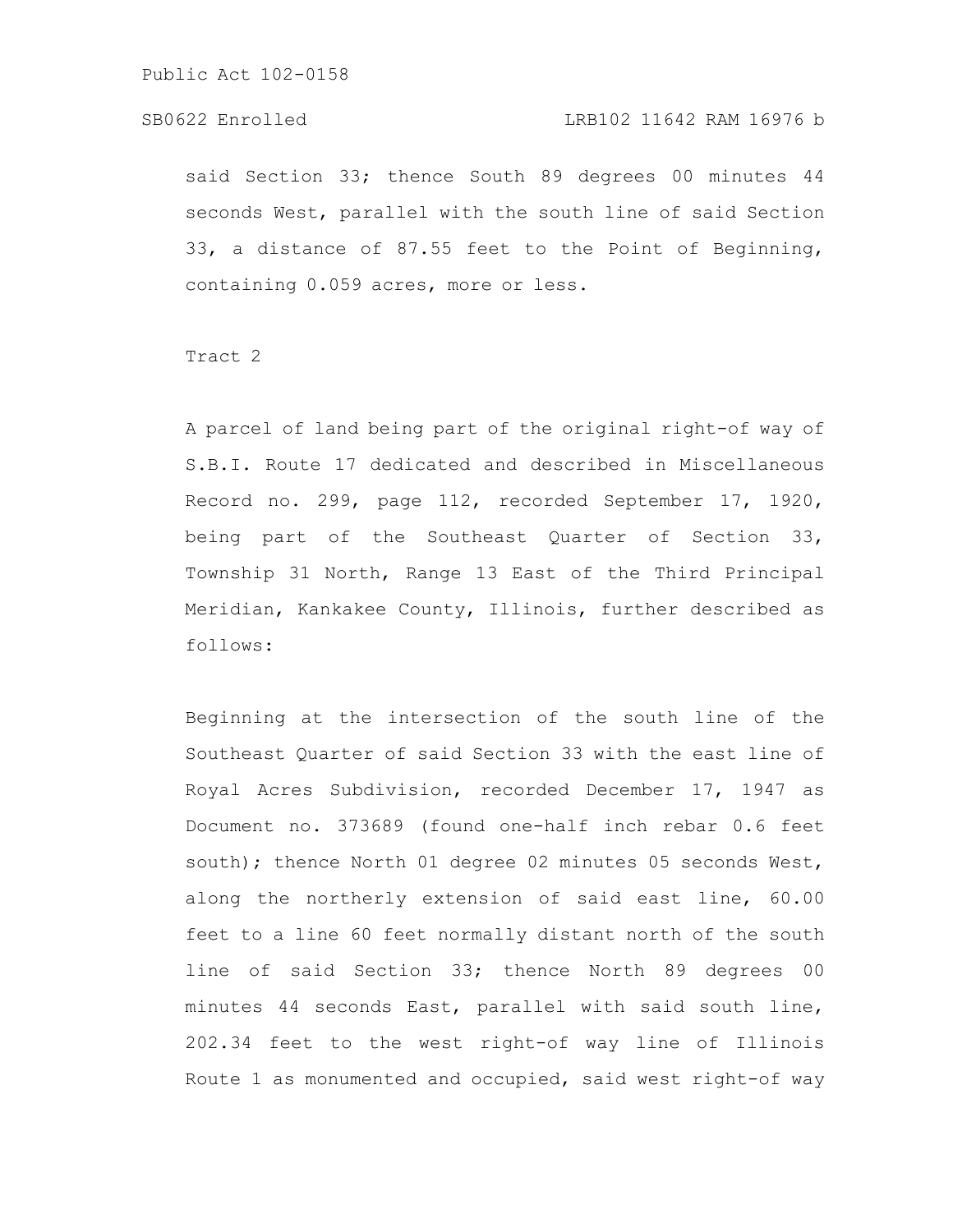## SB0622 Enrolled LRB102 11642 RAM 16976 b

line being a straight line between the southwest corner of right- of-way acquired by Warranty Deed recorded as Document no. 67-1840 and the northwest corner of right-of-way acquired by Warranty Deed recorded as Document no. 91-08396; thence South 00 degrees 58 minutes 26 seconds East, along said west right-of way line, 60.00 feet to the south line of the Southeast Quarter of said Section 33; thence South 89 degrees 00 minutes 44 seconds West, along said south line, 202.28 feet to the Point of Beginning, containing 0.279 acres, more or less.

# Tract 3

A parcel of land being part of the original right-of-way of S.B.I. Route 17, the location of which was re-established from 1919 and 1948 field notes together with the 1920 constructions plans for S.B.I. Route 17, being part of the Northwest Quarter of Section 4, Township 30 North, Range 12 West of the Second Principal Meridian, Kankakee County, Illinois further described as follows:

Beginning at the intersection of the east line of Royal Acres Subdivision, recorded December 17, 1947 as Document no. 373689 with the north line of the Northwest Quarter of said Section 4 (found one-half inch rebar 0.6 feet south); thence North 89 degrees 00 minutes 44 seconds East, along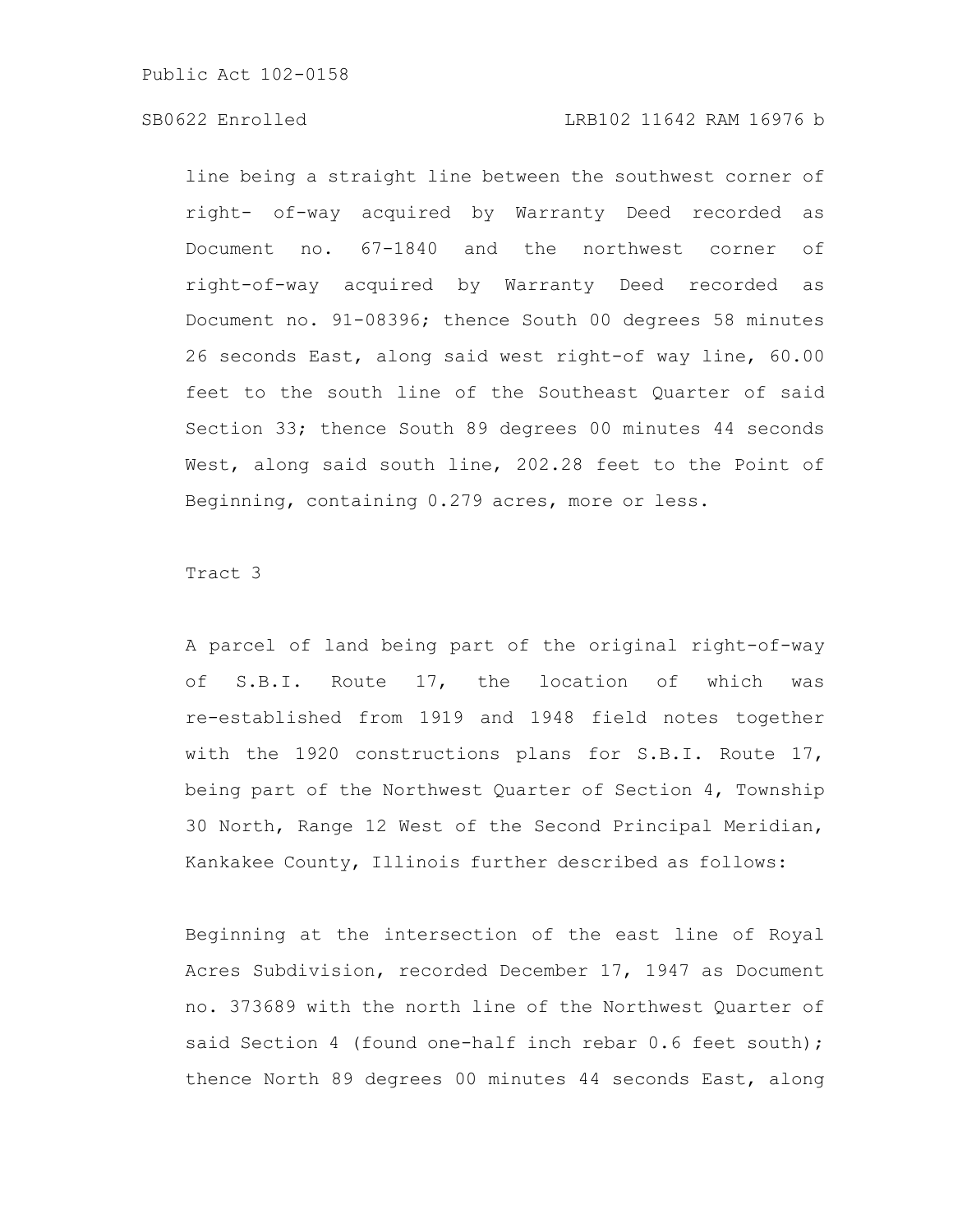said north line, 202.28 feet to the northwest corner of right-of-way acquired for Illinois Route 1 by Warranty Deed recorded as Document no. 91-08396; thence South 01 degree 04 minutes 01 second East, along the west right-of-way line of Illinois Route 1 per Document no. 91-08396, a distance of 101.81 feet; thence northwesterly 183.40 feet along a curve concave to the southwest having a radius of 169.10 feet and a chord which bears North 59 degrees 55 minutes 05 seconds West 174.54 feet terminating at a line 11.73 feet normally distant south of the north line of the Northwest Quarter of said Section 4; thence South 89 degrees 00 minutes 44 seconds West, parallel with said north line 52.91 feet to the east line of said Royal Acres Subdivision; thence North 01 degree 02 minutes 05 seconds West, along said east line, 11.73 feet to the Point of Beginning, containing 0.143 acres, more or less.

Tract 1, Tract 2 and Tract 3 containing a combined area of 0.481 acres, more or less.

Section 35. Upon the payment of the sum of \$3,000 to the State of Illinois, and subject to the condition set forth in Section 40 of this Act, the People of the State of Illinois hereby release and restore any rights or easements of access, crossing, light, air and view from, to and over the following described line, subject to permit requirements of the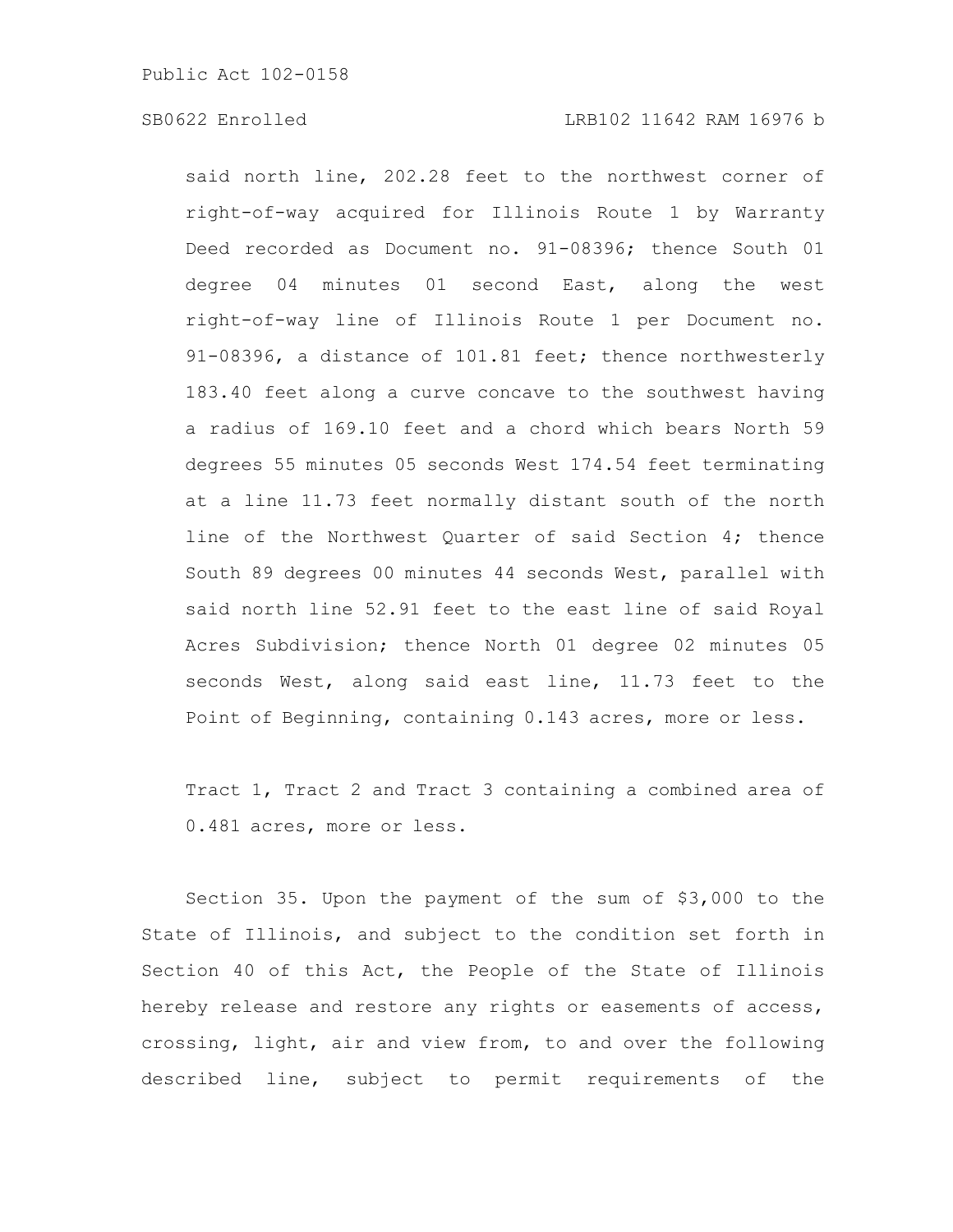Department of Transportation:

Parcel No. 800XD72:

A line in the Northeast Quarter of the Northeast Quarter of Section 22, Township 5 North, Range 3 West of the Third Principal Meridian in Bond County, Illinois, described as follows:

Commencing at the northeast corner of said Section 22; thence on an assumed bearing of South 01 degree 23 minutes 03 seconds East on the east line of said Section 22, a distance of 213.06 feet to the northwesterly right of way line of FAP Route 12 (U.S. Route 40) according to the Dedication of Right of Way for Public Road Purposes to the State of Illinois recorded on December 18, 1940 in Easement Record No.3 on Page 482, and the Point of Beginning of the Release of Access Control.

From said Point of Beginning; thence South 61 degrees 36 minutes 51 seconds West on said northwesterly right of way line, 805.96 feet to the Point of Terminus of the Release of Access Control.

Said Parcel 800XD72 consists of a line that is 805.96 linear feet, more or less.